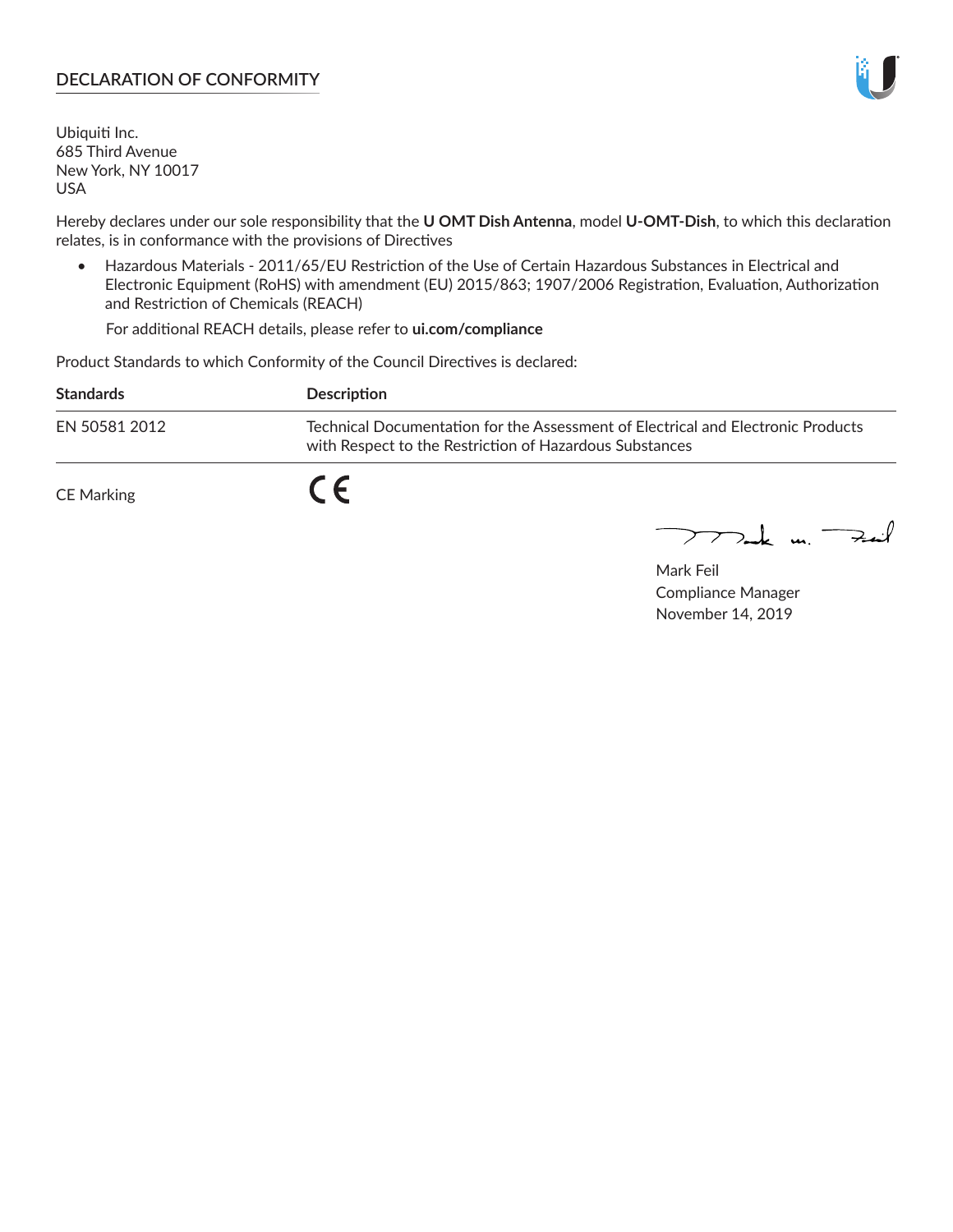# **DECLARATION OF CONFORMITY**



## **български** [Bulgarian]

С настоящото UBIQUITI декларира, че това устройство U-OMT-Dish отговаря на основните изисквания и други приложими разпоредби на Директива 2011/65/ЕС с изменение (ЕС) 2015/863.

# **Hrvatski** [Croatian]

Tvrtka UBIQUITI ovim putem izjavljuje da je ovaj uređaj U-OMT-Dish u skladu s osnovnim zahtjevima i ostalim bitnim odredbama direktiva 2011/65/EU i dopunom (EU) 2015/863.

# **Čeština** [Czech]

Společnost UBIQUITI tímto prohlašuje, že zařízení U-OMT-Dish splňuje základní požadavky a jiné související podmínky směrnice 2011/65/EU a dodatku (EU) 2015/863.

## **Dansk** [Danish]

Hermed erklærer UBIQUITI, at denne U-OMT-Dish-enhed overholder de essentielle krav og andre relevante bestemmelser i direktivet 2011/65/EU med tillæg (EU) 2015/863.

## **Nederlands** [Dutch]

UBIQUITI verklaart hierbij dat dit U-OMT-Dish-apparaat voldoet aan de essentiële vereisten en andere relevante voorwaarden uit de Europese richtlijn 2011/65/EU en gedelegeerde richtlijn (EU) 2015/863.

### **English**

Hereby, UBIQUITI, declares that this U-OMT-Dish device, is in compliance with the essential requirements and other relevant provisions of Directive 2011/65/EU with amendment (EU) 2015/863.

## **Eesti keel** [Estonian]

Käesolevaga kinnitab UBIQUITI, et antud U-OMT-Dish seade vastab direktiivis 2011/65/EL välja toodud põhilistele nõuetele ning muudele asjakohastele sätetele, koos parandusega (EL) 2015/863.

## **Suomi** [Finnish]

UBIQUITI vakuuttaa täten, että tämä U-OMT-Dish-laite on direktiivien 2011/65/EU ja (EU) 2015/863 oleellisten vaatimusten ja muiden ehtojen mukainen.

## **Français** [French]

Par les présentes, UBIQUITI déclare que ce dispositif U-OMT-Dish est conforme aux exigences essentielles et aux autres dispositions pertinentes de la directive 2011/65/UE avec l'amendement (UE) 2015/863.

## **Deutsch** [German]

UBIQUITI erklärt hiermit, dass dieses Gerät U-OMT-Dish den grundlegenden Anforderungen und anderen relevanten Bestimmungen der Richtlinien 2011/65/EU und (EU) 2015/863 entspricht.

## **Ελληνικά** [Greek]

Δια του παρόντος η UBIQUITI δηλώνει ότι αυτή η συσκευή U-OMT-Dish συμμορφώνεται με τις βασικές απαιτήσεις και άλλες σχετικές διατάξεις της Οδηγίας 2011/65/ΕΕ με την τροποποίηση (ΕΕ) 2015/863.

## **Magyar** [Hungarian]

Az UBIQUITI kijelenti, hogy a(z) U-OMT-Dish számú eszköz megfelel a 2011/65/EU irányelv (EU) 2015/863. számú módosítása alapvető követelményeinek és egyéb vonatkozó rendelkezéseinek.

## **Íslenska** [Icelandic]

UBIQUITI lýsir því hér með yfir að U-OMT-Dish er í samræmi við nauðsynlegar kröfur og önnur viðeigandi ákvæði í tilskipun 2011/65/EU ásamt viðbótum í (EU) 2015/863.

#### **Italiano** [Italian]

Con la presente, UBIQUITI dichiara che il presente dispositivo U-OMT-Dish è conforme ai requisiti essenziali e alle altre disposizioni pertinenti della direttiva 2011/65/UE con l'emendamento (UE) 2015/863.